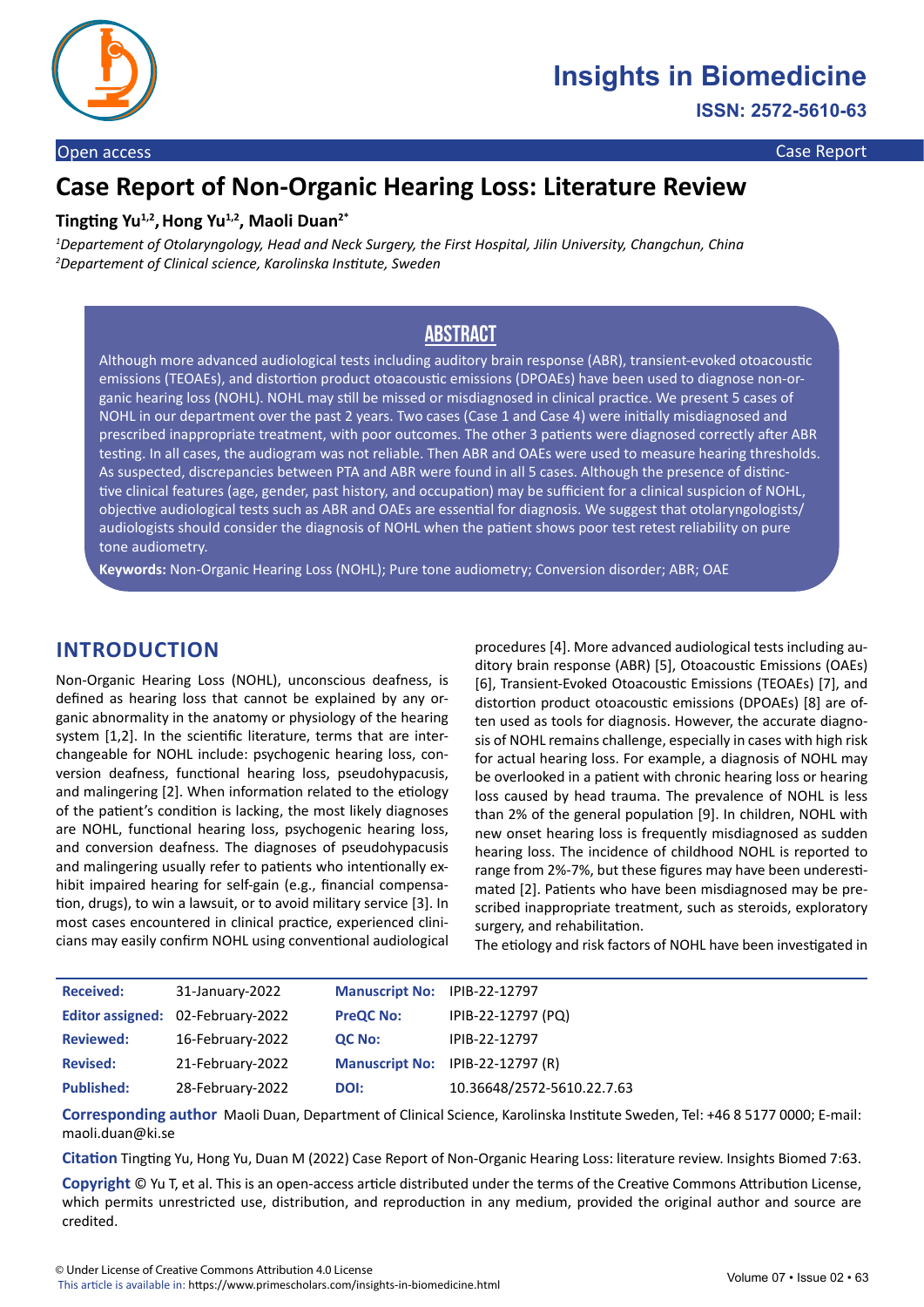numerous studies over the past 10 years. The etiology of this condition differs between pediatric and adult patient populations. Familial, social, or emotional conflict is the most common precipitating factor among pediatric patients [10]. Factors considered to contribute to the development of NOHL include depression, personality disorder, anxiety, and history of a conversion disorder [11]. Conversion disorder is defined in the Diagnostic and Statistical Manual of Mental Disorders (5th ed.) As the presence of symptoms or deficits in voluntary motor or sensory functions, accompanied by clinical findings that cannot be explained by a neurological or medical condition [12,13]. Although much is known regarding the physical characteristics, comorbid symptoms, psychological makeup, and neuropsychological performance of patients with conversion disorder, the mechanism behind it is still poorly understood. Neuroimaging studies of conversion disorder have shown different activity patterns in different parts of the brain [14-16]. Reduced activity in the thalamus may be responsible for reduced sensory perception, which may contribute to the elevated hearing thresholds observed in many patients with NOHL at the time of their initial presentation [17].

Although some clinical characteristics of NOHL have previous-

ly been reported, some patients with this condition may still be misdiagnosed, leading to unnecessary costs and lost time. Therefore, an appropriate protocol for diagnosis must be established. In this study, we present five cases of NOHL and review the related literature to increase awareness of this condition among otolaryngologists and/or audiologists.

## **CASE PRESENTATION**

#### **Case 1**

A 40 year old female presented at our department with history of bilateral hearing loss over the last 4 years. She also complained of tinnitus. The initial examination revealed no remarkable findings in the eardrums. Although pure tone audiometry (PTA) was performed 3 times, no satisfactory threshold was identified. The patient was suspected to have NOHL. The results obtained on OAE and ABR testing confirmed normal hearing in both ears, confirming the suspected diagnosis **(Figures 1)**. The patient was diagnosed with NOHL and referred to a psychologist. She recovered after completing a course of psychological therapy.



**Figure 1:** Outcomes of the repeated PTA assessment as performed on the day of the patient's presentation at our clinic. Because of uncertainty related to the patient's responses, it was impossible to reliably calculate hearing thresholds. Subsequently, the patient was sent for OAE and ABR. The results of these tests indicated that the patient had normal hearing.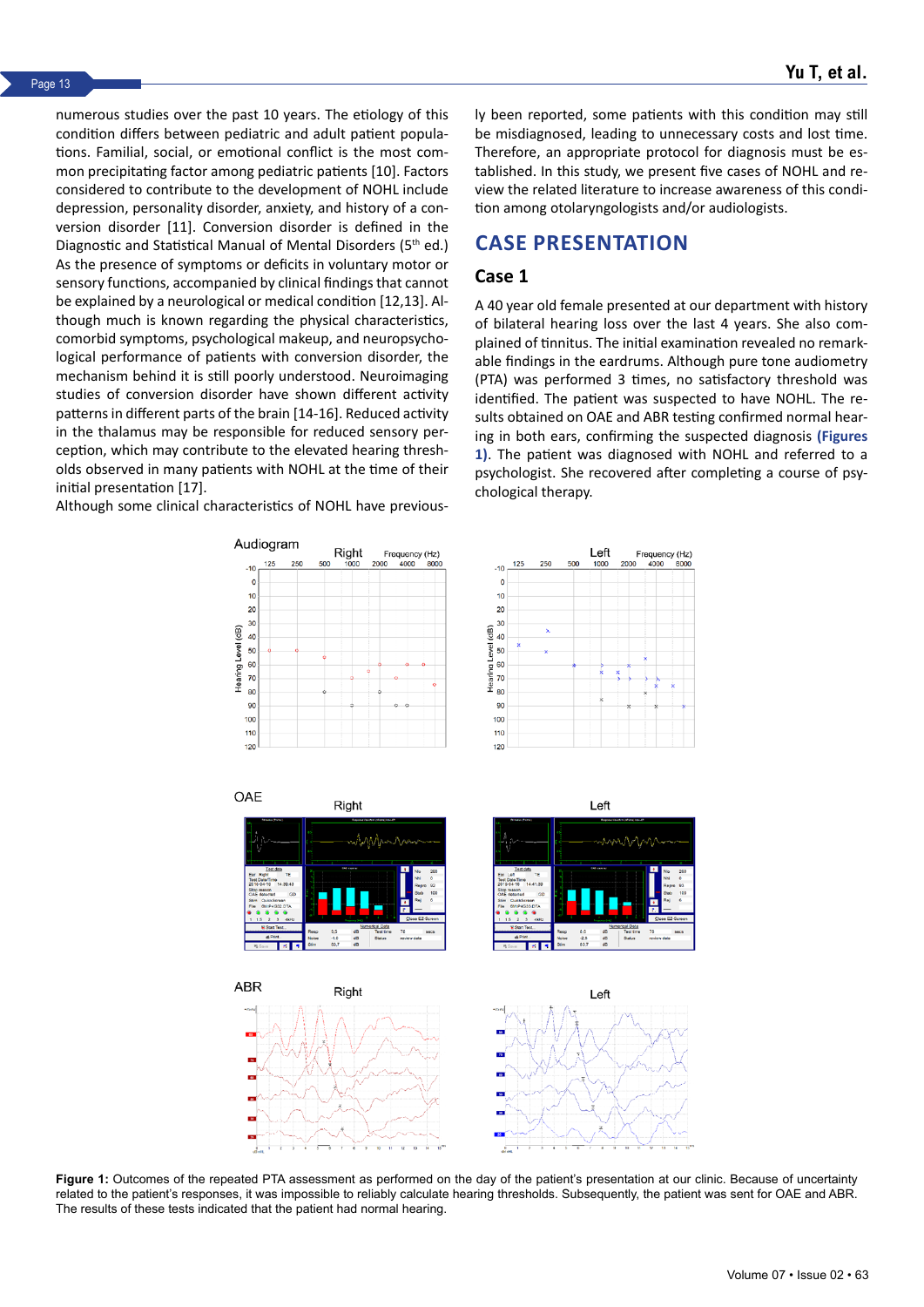#### **Case 2**

A 17 year old male presented at an ear, nose, and throat clinic complaining of hearing loss that had started immediately after his head was hit with a field hockey stick. His previous medical history was unremarkable. At the time of injury, there was no loss of consciousness, headache, nausea, or photophobia. The patient was able to walk normally immediately after the injury. He had neither tinnitus nor vertigo at the time of injury or afterwards. Physical examination revealed a normal external ear canal and tympanic membrane bilaterally. No hemotympanum was seen. The results of nasal and oral exams were also normal. There was no evidence of Cerebrospinal Fluid (CSF) oto-or-rhinorrhea, or any external sign of basal skull fracture. CT and physical examination showed that patient's cranial nerves and cerebellum were normal. However, the patient's results on the Weber test were lateralized to the left, and results on the Rinne test were equivocal.

An audiogram demonstrated normal left sided hearing with profound right sided sensorineural hearing loss. The physician diagnosed the patient with right side hearing loss. A hearing aid was provided at the patient's request. Use of hearing aids did not improve the patient's right sided hearing loss. He came to our hospital for further treatment 4 year later.

Pure tone audiometry was performed 3 times because the threshold could not be identified with accuracy. We therefore suspected NOHL. The results on ABR, OAE, computed tomography (CT) and blood tests were normal. A diagnosis of NOHL was made. The patient's parents were informed that the patient had normal hearing and that he did not need the hearing aid. A telephone interview performed during follow up confirmed that the child's hearing had normalized.

#### **Case 3**

An 18 year old female in her first year of high school presented to our department with a complaint of sudden bilateral hearing loss that had persisted for 2 weeks. The patient denied tinnitus and vertigo. Physical examination revealed normal tympanic membranes. PTA revealed flat sensorineural hearing loss bilaterally. The results of OAEs and ABR indicated normal hearing. A diagnosis of NOHL was made. The patient's hearing subsequently improved.

#### **Case 4**

A 53 year old female presented at our clinic complaining of chronic left side hearing loss that had persisted for 3 years. The onset of the patient's hearing loss had occurred when she was hit on the left side of her head with a beer bottle 3 years earlier. Bilateral tinnitus and transient vertigo appeared soon afterward. When the patient presented for treatment in the emergency department, her ears were examined and found to be normal. The hearing loss first appeared after she had returned home. Throughout this period, the patient's right side hearing was normal. She visited an otolaryngologist and was prescribed use of hearing aids. However, use of hearing aids did not improve the patient's hearing loss.



**Figure 2:** Outcomes of the repeated PTA evaluation performed on the day the patient presented to our department. The results showed left-side hearing loss; the right side indicated normal hearing. The patient was then sent for OAE. The results of this examination indicated normal hearing.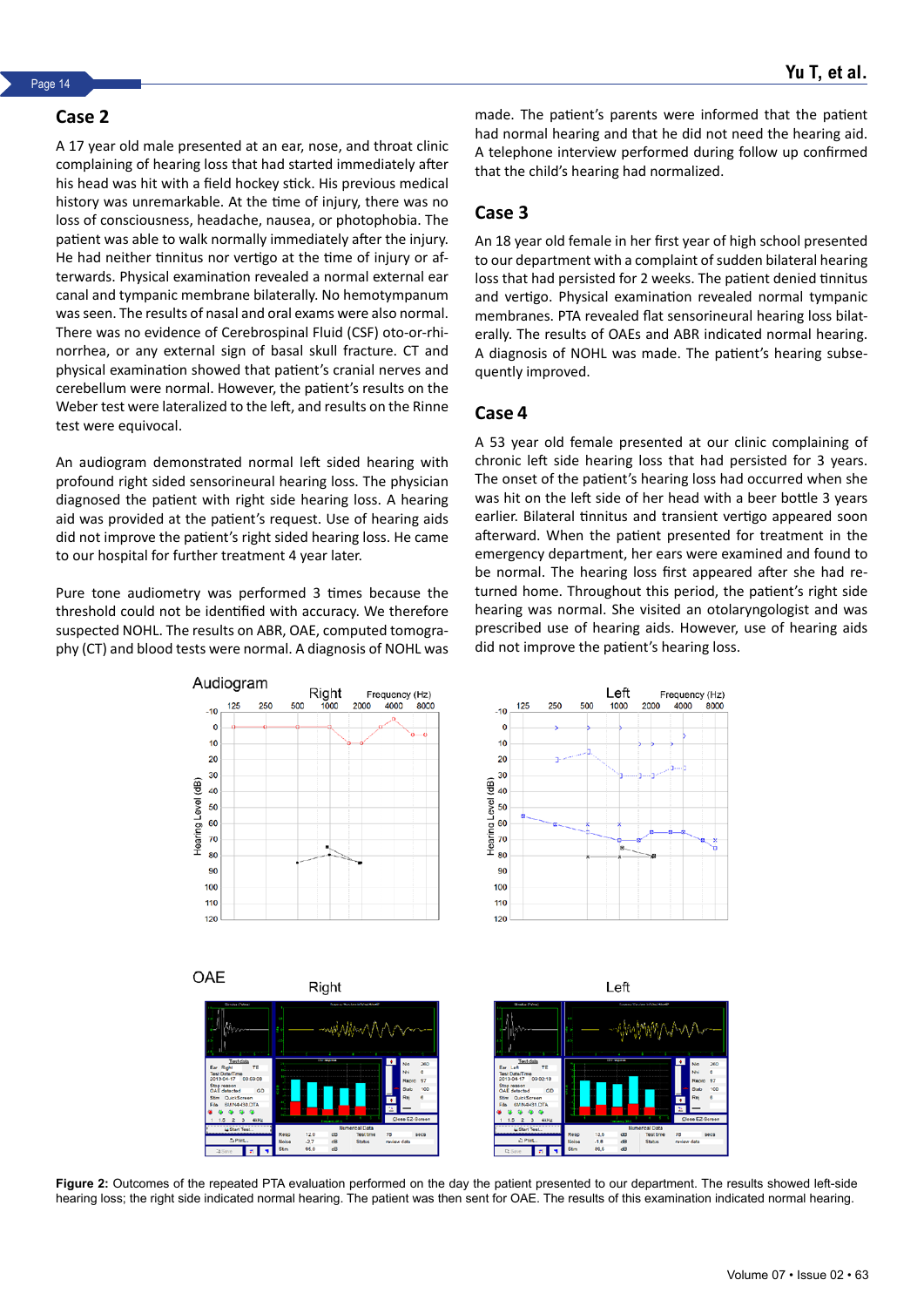The patient first presented to our department 1 year ago. Physical examinations of the patient's ear and nervous system were normal. The results of PTA showed hearing loss on the left side **(Figure 2)**. OAE was subsequently performed. The results were normal. We explained the results to the patients and told her that use of the hearing aids was unnecessary. She was referred to a psychologist. The symptoms reported by the patient to the psychologist included poor sleep, inattention, and a negative outlook on life. The psychologist diagnosed the patient with post-traumatic stress disorder by the psychologist. She participated in a course of psychological therapy.

### **Case 5**

A 47 year old female visited us complaining of hearing loss, aural fullness, hyperacusis, and tinnitus, with symptoms stronger

Audiogram

on the right side. The patient reported issues with balance and frustration related to her tinnitus. The results of her physical examination were normal. The patient had undergone PTA testing 3 years earlier, and was found to be completely deaf. The patient's hearing subsequently improved. Last winter, she presented again at our department. PTA was performed. The results indicated that her left side hearing had improved since her last visit to our clinic. Two months later, she visited us again because her hearing had worsened. The results of PTA showed that the patient's hearing was impaired in comparison to the quality observed at the time of her second visit to the clinic, but nonetheless remained superior to the results observed at the time of the patient's first visit to our clinic. The results of OAE and ABR testing indicated a diagnosis of NOHL **(Figure 3)**. The results of OAE indicated normal hearing bilaterally. The thresholds obtained by ABR testing were 25 dB on the left side and 40 dB on the right side.



**Figure 3:** Outcomes for the repeated PTA evaluation performed on the day that the patient arrived at our department. The results obtained for the left and right sides indicated severe hearing loss. However, the audiometry diagram did not clearly identify a reliable hearing threshold. OAE and ABR were also performed. The results of OAE indicated normal hearing. The results of ABR indicated a hearing threshold of25dB on the left side and 40dB on the right side.

# **DISCUSSION**

The mainstay of the NOHL diagnosis is differentiate actual and measured hearing. However, objective and subjective audiometric tests may not be performed at the same time for each patient who presents to us with hearing loss. Failure to recognize the possibility of NOHL may result inconsiderable expense related to unnecessary or even harmful hearing aid fittings [18]. Therefore, it is important to document the features of this condition. PTA is the conventional hearing test used most commonly to identify hearing thresholds. Investigators previously reported several indicators on standard audiometry that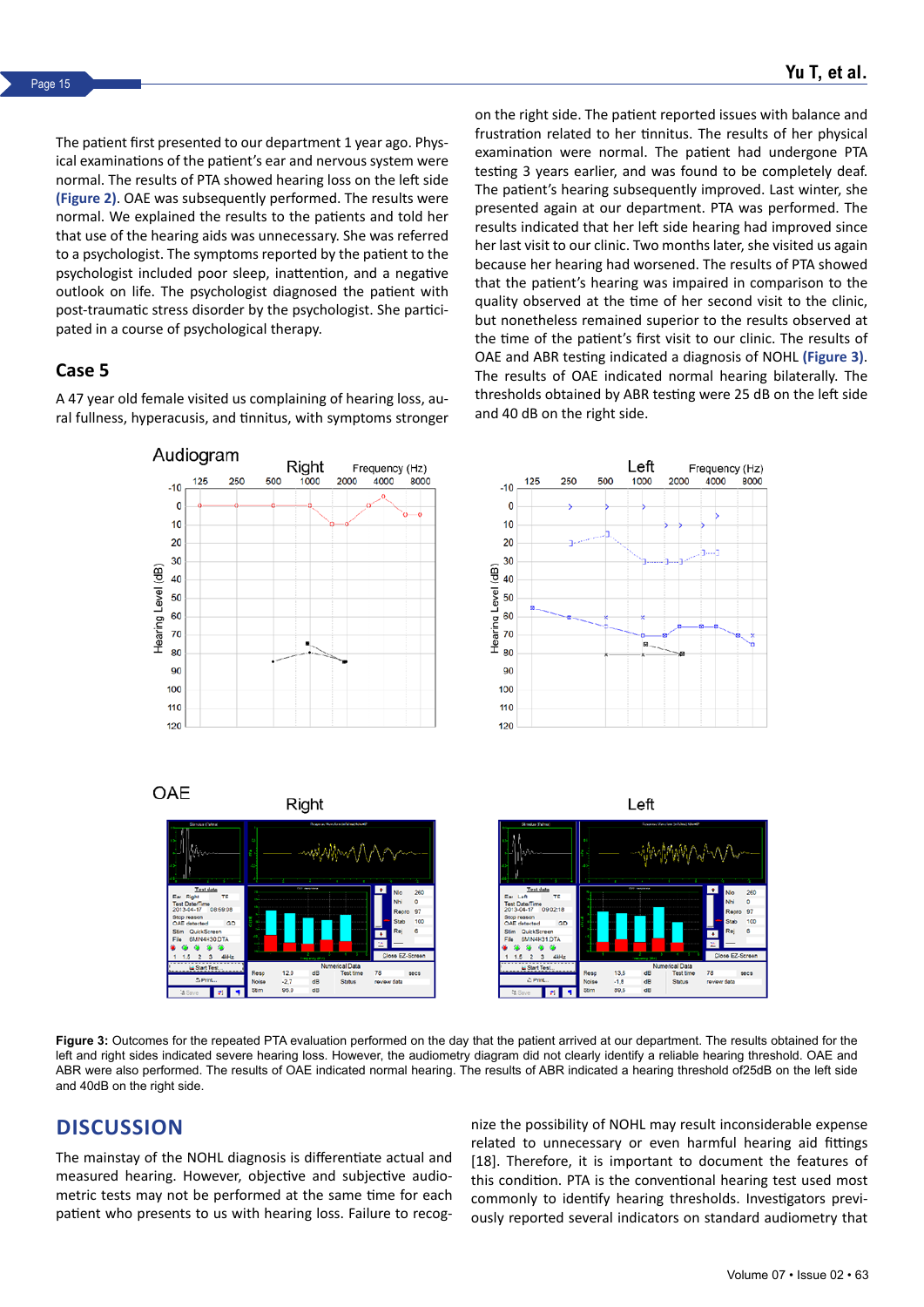are often associated with NOHL: poor test retest reliability, a saucer shaped audiogram, a flat sensorineural hearing threshold configuration [19], absence of a shadow curve in the case of total unilateral hearing loss, and a discrepancy between speech audiometry and PTA threshold (based on the audiometric speech frequency average) [20]. Jerger and Herer indicated that patients with NOHL sometimes show a V-typepattern; i.e., the tracings for interrupted tones showed poor hearing, compared to those for continuous tones [21]. Holenweg and Kompis [18] reported that the appearance of an air bone gap on PTA is pathognomonic for NOHL. In our clinical experience, poor test retest reliability is also strongly specific for NOHL. However, audiograms cannot provide a definitive diagnosis. In Cases 1 and 4 presented above, the diagnosis of NOHL was initially missed because they had high test retest variability on PTA. Increased awareness of this condition should decrease the likelihood of a missed diagnosis. NOHL should be included in the differential diagnosis, even in the case of a strong clinical history supporting hearing loss, such as physical trauma or exposure to ototoxic agents [22,23].

As electrophysiology has developed, OAE and ABR techniques have been used to identify objective hearing thresholds. OAE tests, including TEOAEs and DPOAEs, may play a role in the management of NOHL because they are noninvasive and easy and quick to perform. However, OAE testing is present when hearing loss is more than 40-50 dB. For our Case 5, the inconsistency of the results obtained with OAE and ABR testing indicated the NOHL. ABR has the advantage of not depending on a patient's state of consciousness, but it takes some time to perform and requires cooperation from a patient who is awake. As the "gold standard" for the detection and diagnosis of hearing loss, ABR is an irreplaceable tool for diagnosing NOHL. ABR was performed for all cases described above; the results indicated a diagnosis of NOHL in all cases. Because of our ability to precisely diagnose NOHL in an expedient fashion, hearing was completely restored in Cases 2 and 3, without the need for extra medicine or other treatment. Thus, an appropriate audiometric examination is extremely important in the evaluation of any patient with hearing loss.

NOHL has been categorized as a psychological disorder. Post-traumatic stress disorder is a mental disorder that can develop after exposure to stressful or exceptional events, such as assault, warfare, traffic collisions, or other threats on a person's life [13]. The diagnosis of post-traumatic stress disorder (PTSD) is based on the presence of specific symptoms after a traumatic event [24]. The symptoms may include persistent intrusive recollections, avoidance of trauma related cues, negative changes in cognition and emotions, and increased arousal. In Cases 1 and 4, the observed hearing loss was caused by (PTSD). The risk for PTSD is high among immigrants and refugees, particularly those who have immigrated because of armed conflict or political repression. One previous study indicated that 52.0% of Central American refugees from war or political persecution meet the criteria for PTSD [25]. Regarding Case 5, she had undergone several depressing experiences, including domestic violence, caring for a disabled child, and loss of her parents during wartime.

Approximately 95% of NOHL cases recover spontaneously, usually within 2 wk. However, some patients show no improvement or fluctuating hearing levels [26]. The factors that influence

prognosis in patients with NOHL are assessment of the predisposing stress, treatment for the symptoms, and lack of any comorbid psychiatric or medical disease. Psychiatric consultation is a helpful strategy for pediatric as well as adult patients, but confrontation and pejorative statements such as, "There is nothing wrong with your hearing." must be avoided [27]. Case 2 resisted transfer to the psychology department, so a more tailored treatment program had to be developed. Shigehito et al. suggested that it is imperative for otolaryngologists to have some psychiatric knowledge and to be able to treat such patients with a primary approach [28]. Numerous studies published over the last 10 years have described functional neurological disorders, often with imaging. Such neuroimaging techniques will also be helpful in the management of NOHL. However, few studies published have focused on NOHL. Additional studies are needed.

# **CONCLUSION**

NOHL is easily diagnosed in cases with a discrepancy between real and measured hearing thresholds. However, the condition is often misdiagnosed. NOHL should be suspected in patients with discrepancies in their results on subjective hearing test; objective tests such as OAE and ABR play important roles in narrowing the differential diagnosis.

## **ACKNOWLEDGEMENT**

None

# **CONFLICT OF INTEREST**

Authors declare no conflict of interest

## **REFERENCES**

- 1. Lin J, Staecker H (2006) [Nonorganic hearing loss.](https://www.thieme-connect.de/products/ejournals/abstract/10.1055/s-2006-945518) Semin Neurol 26:321-330.
- 2. Austen S, Lynch C (2004) [Non-organic hearing loss rede](https://www.tandfonline.com/doi/abs/10.1080/14992020400050057)[fined: understanding, categorizing and managing non-or](https://www.tandfonline.com/doi/abs/10.1080/14992020400050057)[ganic behaviour.](https://www.tandfonline.com/doi/abs/10.1080/14992020400050057) Int J Audiol 43:449-457.
- 3. Pracy JP, Walsh RM, Mepham GA, Bowdler DA (1996) [Childhood pseudohypacusis.](https://www.sciencedirect.com/science/article/abs/pii/0165587696013973?via%3Dihub) Int J Pediatr Otorhinolaryngol 37:143-149.
- 4. Balatsouras DG, Kaberos A, Korres S, Kandiloros D, Ferekidis E, et al. (2003) [Detection of pseudohypacusis: a prospec](https://journals.lww.com/ear-hearing/Abstract/2003/12000/Detection_of_Pseudohypacusis__A_Prospective,.6.aspx)[tive, randomized study of the use of otoacoustic emissions.](https://journals.lww.com/ear-hearing/Abstract/2003/12000/Detection_of_Pseudohypacusis__A_Prospective,.6.aspx) Ear Hear 24:518-827.
- 5. Sanders JW, Lazenby BB (1983) [Auditory brain stem re](https://europepmc.org/article/med/6859236)[sponse measurement in the assessment of pseudohypoa](https://europepmc.org/article/med/6859236)[cusis](https://europepmc.org/article/med/6859236). Am J Otol 4:292-299.
- 6. Kemp DT, Ryan S, Bray P (1990) [A guide to the effective use](https://journals.lww.com/ear-hearing/Abstract/1990/04000/A_Guide_to_the_Effective_Use_of_Otoacoustic.4.aspx) [of otoacoustic emissions](https://journals.lww.com/ear-hearing/Abstract/1990/04000/A_Guide_to_the_Effective_Use_of_Otoacoustic.4.aspx). Ear Hear 11:93-105.
- 7. Musiek FE, Bornstein SP, Rintelmann WF (1995) [Transient](https://europepmc.org/article/med/7548929) [evoked otoacoustic emissions and pseudohypacusis.](https://europepmc.org/article/med/7548929) J Am Acad Audiol 6:293-301.
- 8. Durrant JD, Kesterson RK, Kamerer DB (1997) [Evaluation of](https://europepmc.org/article/med/9149832) [the nonorganic hearing loss suspect.](https://europepmc.org/article/med/9149832) Am J Otol 18:361-367.
- 9. Rintelmann WF, Schwan SA (1999) [Pseudohypacusis](https://europepmc.org/article/med/1857618). Otolaryngol Clin North Am 415-435.
- 10. Schmidt CM, am Zehnhoff-Dinnesen A, Matulat P, Knief A, Rosslau K, et al. (2013) [Nonorganic hearing loss in children:](https://www.sciencedirect.com/science/article/abs/pii/S0165587613002140?via%3Dihub) [audiometry, clinical characteristics, biographical history](https://www.sciencedirect.com/science/article/abs/pii/S0165587613002140?via%3Dihub)